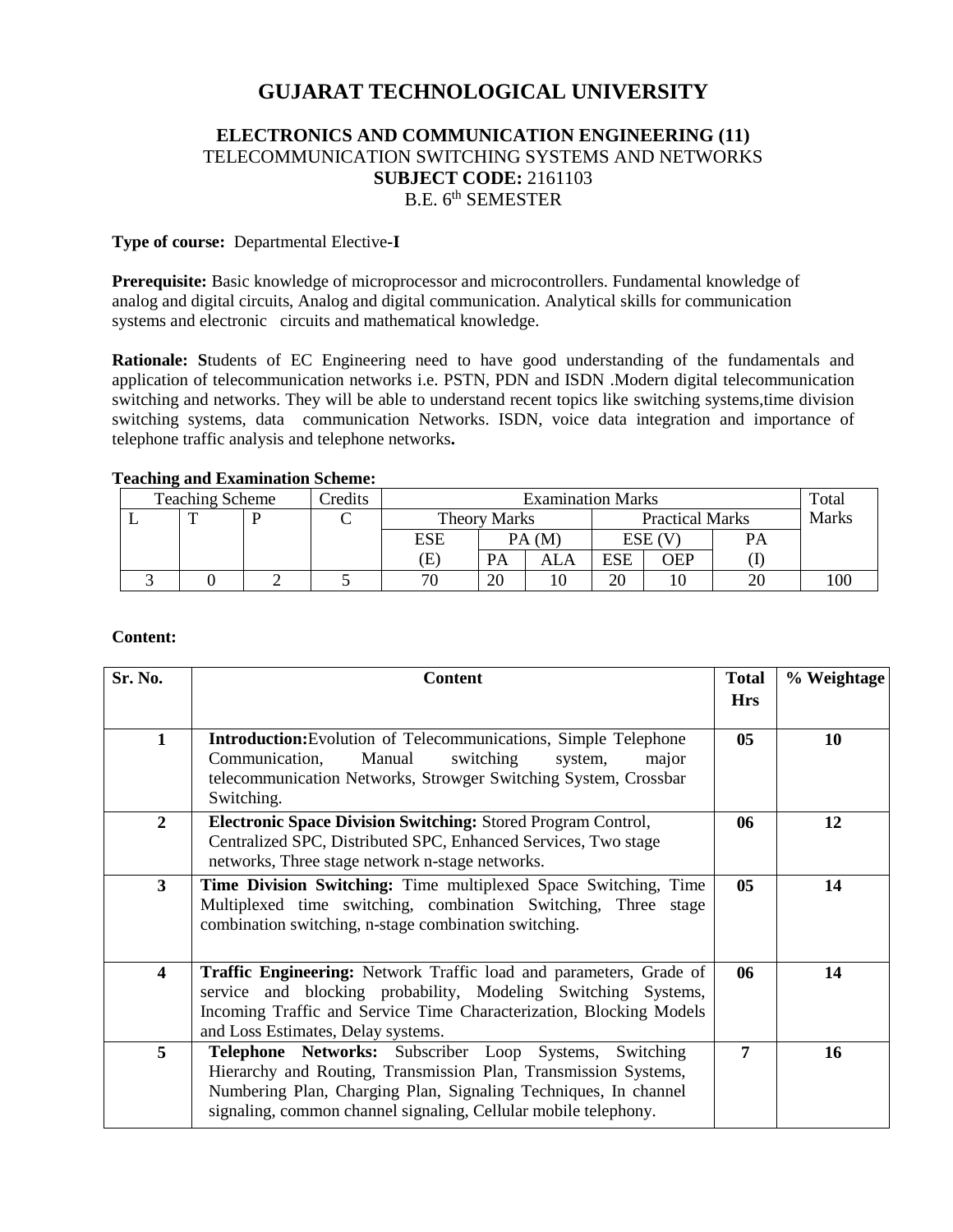| 6 | Data networks: Block Diagram, features, working of EPABX Systems,<br>Data transmission in PSTNs, Data Rates in PSTNs, Modems, Switching<br>Techniques for data Transmission, Circuit Switching, Store and Forward<br>Switching Data communication Architecture, ISO-OSI Reference Model,<br>Link to Link Layers, Physical Layer, Data Link Layer, Network Layer,<br>End to End layers, Transport Layer, Session Layer, Presentation Layer,<br>Satellite based data networks, LAN, Metropolitan Area network, Fiber<br>optic networks, and Data network standards. | 18 |
|---|-------------------------------------------------------------------------------------------------------------------------------------------------------------------------------------------------------------------------------------------------------------------------------------------------------------------------------------------------------------------------------------------------------------------------------------------------------------------------------------------------------------------------------------------------------------------|----|
| 7 | <b>Integrated Services Digital Networks:</b> Motivation for ISDN, New<br>services, Network and Protocol architecture, Transmission Channels,<br>User Network Interface, signaling, Numbering and Addressing, Service<br>characterization, Interworking , ISDN standards, Broadband ISDN, Voice<br>data Integration.                                                                                                                                                                                                                                               | 16 |

## **Suggested Specification table with Marks (Theory):**

| <b>Distribution of Theory Marks</b> |         |         |         |         |         |  |  |
|-------------------------------------|---------|---------|---------|---------|---------|--|--|
| R Level                             | U Level | A Level | N Level | E Level | C Level |  |  |
| 10                                  | 15      | 10      | 15      | 10      | 10      |  |  |

**Legends: R: Remembrance; U: Understanding; A: Application, N: Analyze and E: Evaluate C: Create and above Levels (Revised Bloom's Taxonomy)**

Note: This specification table shall be treated as a general guideline for students and teachers. The actual distribution of marks in the question paper may vary slightly from above table.

#### **Reference Books:**

- 1. Thiagarajan Vishwanathan, "Telecommunication Switching Systems and Networks"; PHI Publications.
- 2. J. E. Flood, "Telecommunications Switching, Traffic and Networks", Pearson Education.
- **3.** John C. Bellamy, "Digital Telephony", Third Edition; Wiley Publications.

## **Course Outcome:**

After completing this course students shall able to:

- 1. Describe the need for switching systems and their evolution from analogue to digital.
- 2. Describe the Public Switched Telephone Network.
- 3. Describe private networks.
- 4. Describe integrated networks.
- 5. To compare telephone network, data network and integrated service digital network

## **List of Experiments:**

This shall consist of about 10 Practical's based on the above syllabus using EPABX Trainer Kit, MATLAB AND SCILAB. Following are the list for example.

- 1. Study of EPABX System and its features.
- 2. Perform Basic Switching Systems using MATLAB/SCILAB.
- 3. Simulation of Time slot interchange algorithm.
- 4. Simulation of TDMA using MATLAB/SCILAB.
- 5. To perform digitization of speech signal by writing program in MATLAB/SCILAB.